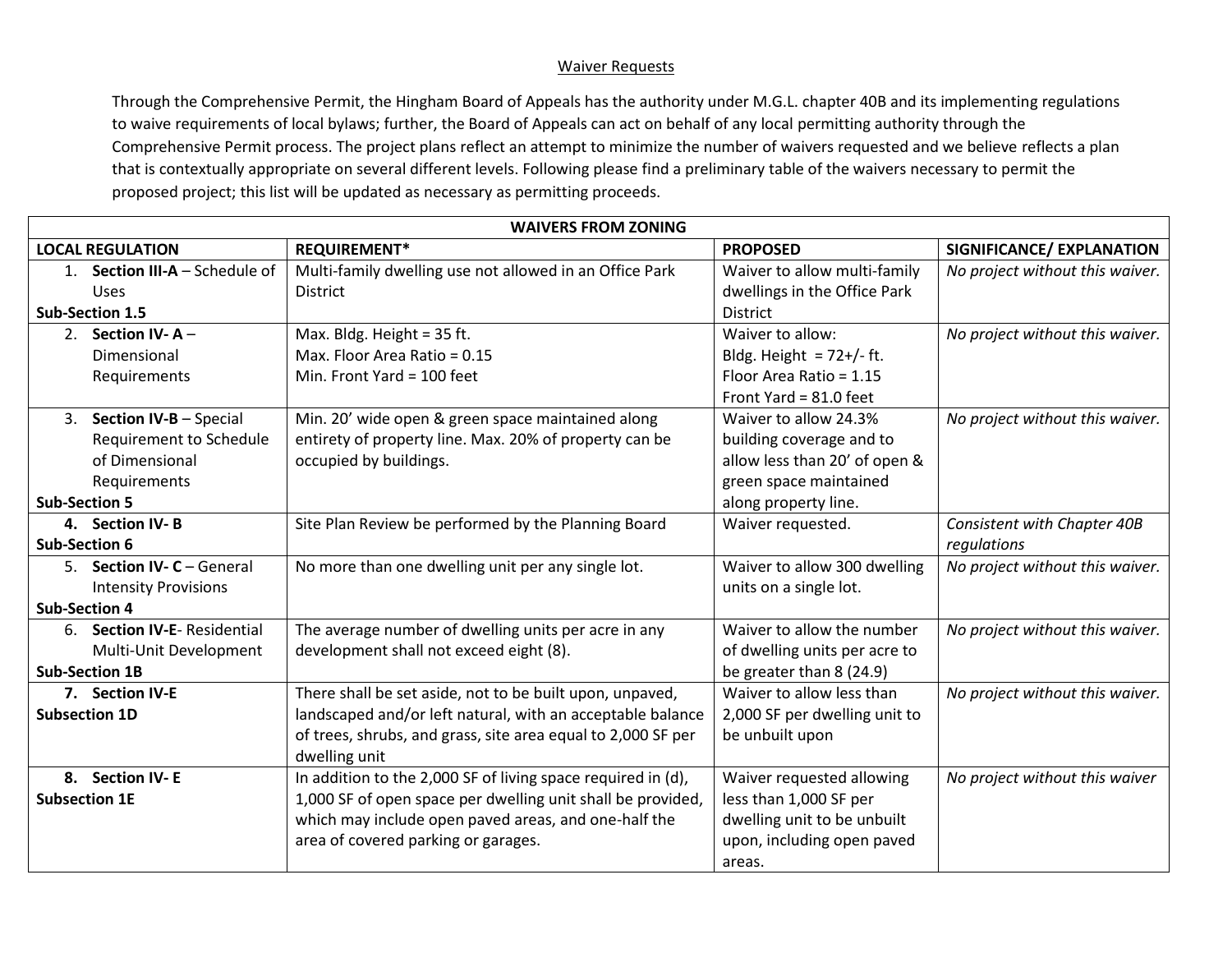| 9. Section IV-E                | There shall be provided a landscaped side or rear yard     | The proposed shortest         | No project without this waiver |
|--------------------------------|------------------------------------------------------------|-------------------------------|--------------------------------|
| <b>Subsection 1F</b>           | buffer area of at least 50 feet in width adjacent to each  | distance is $5.5'$ +/- at its |                                |
|                                | property line of the parcel to be developed. All buffer    | closest point $-$ at the      |                                |
|                                | areas shall be planed or preserved in a natural state in a | headwall west of the          |                                |
|                                | mixture of evergreen and deciduous trees and shrubs and    | entrance drive & Building #1. |                                |
|                                | shall be maintained in proper order so as to protect       |                               |                                |
|                                | adjacent properties and present a reasonably opaque,       |                               |                                |
|                                | natural barrier to a height of ten feet.                   |                               |                                |
| 10. Section IV-E               | There shall be set aside, suitably prepared, protected and | Waiver requested allowing     | No project without this waiver |
| <b>Sub-Section 1G</b>          | equipped for organized recreational activities, site areas | less than 300 SF per dwelling |                                |
|                                | equal to 300 SF per dwelling unit, which are not to be     | unit for organized,           |                                |
|                                | included in the buffer area.                               | recreational activities.      |                                |
| 11. Section IV-E               | Two parking spaces shall be provided for each dwelling     | Waiver requested allowing     | No project without this waiver |
| <b>Sub-Section 11</b>          | unit. Such spaces shall be within 200 feet of the intended | less than two parking spaces  |                                |
|                                | users. No parking shall be permitted within the buffer     | per dwelling unit.            |                                |
|                                | area. In addition to the two parking spaces per dwelling   |                               |                                |
|                                | unit required hereunder, dedicated guest parking spaces    | Provided:                     |                                |
|                                | shall be required where building layouts or street design  | 1.4 parking spaces per        |                                |
|                                | do not provide adequate on-street or off-street guest      | dwelling unit                 |                                |
|                                | parking. The number of guest parking spaces required shall |                               |                                |
|                                | be determined during the Site Plan Review process and      |                               |                                |
|                                | shall not exceed 10% of the total number of parking        |                               |                                |
|                                | spaces required for the dwelling units in the development. |                               |                                |
| 12. Section IV-E - Residential | Local preference definitions                               | We ask the Board defers to    | This is a matter of Fair       |
| Multi-Unit Development         |                                                            | current DHCD local            | Housing Law. The Applicant     |
| <b>Sub-Section 5E</b>          |                                                            | preference categories as      | would anticipate a condition   |
|                                |                                                            | some of the categories        | to provide all affirmative     |
|                                |                                                            | included in the zoning bylaw  | marketing materials to the     |
|                                |                                                            | are no longer allowed as a    | <b>Board prior to</b>          |
|                                |                                                            | matter of law                 | implementation.                |
| 13. Section V-A - Off-Street   | Provisions for off-street parking, drives, services, and   | Waiver requested requiring    | No project without this waiver |
| parking requirement            | display and loading areas shall be specified below.        | less than 2.0 units/dwelling  |                                |
|                                | Providing fewer or more parking than required by this      | unit.                         |                                |
|                                | Section V-A requires a Special Permit A3. These            |                               |                                |
|                                | requirements shall be met for new construction,            | Provided:                     |                                |
|                                | enlargement or increase in gross floor area of an existing | 1.4 parking spaces per        |                                |
|                                | building, the development of a use not located in the      | dwelling unit                 |                                |
|                                | building, or the change from one type of use to another.   |                               |                                |
|                                | Parking areas for each land use shall be located on the    |                               |                                |